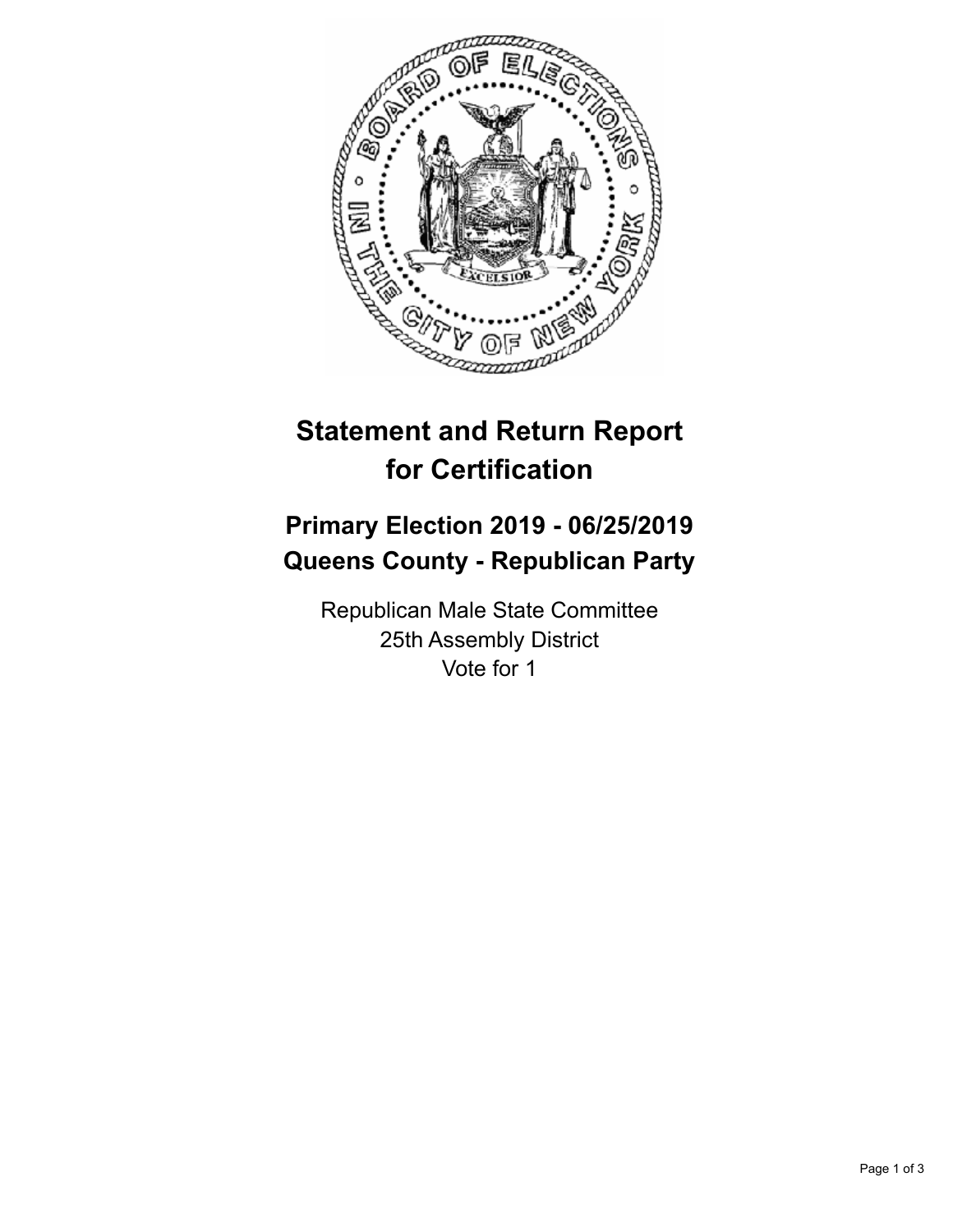

## **Assembly District 25**

| 457 |
|-----|
| 0   |
| 61  |
| 23  |
| 541 |
| 0   |
| 541 |
| 232 |
| 271 |
| 2   |
| 1   |
| 1   |
| 507 |
| 34  |
|     |